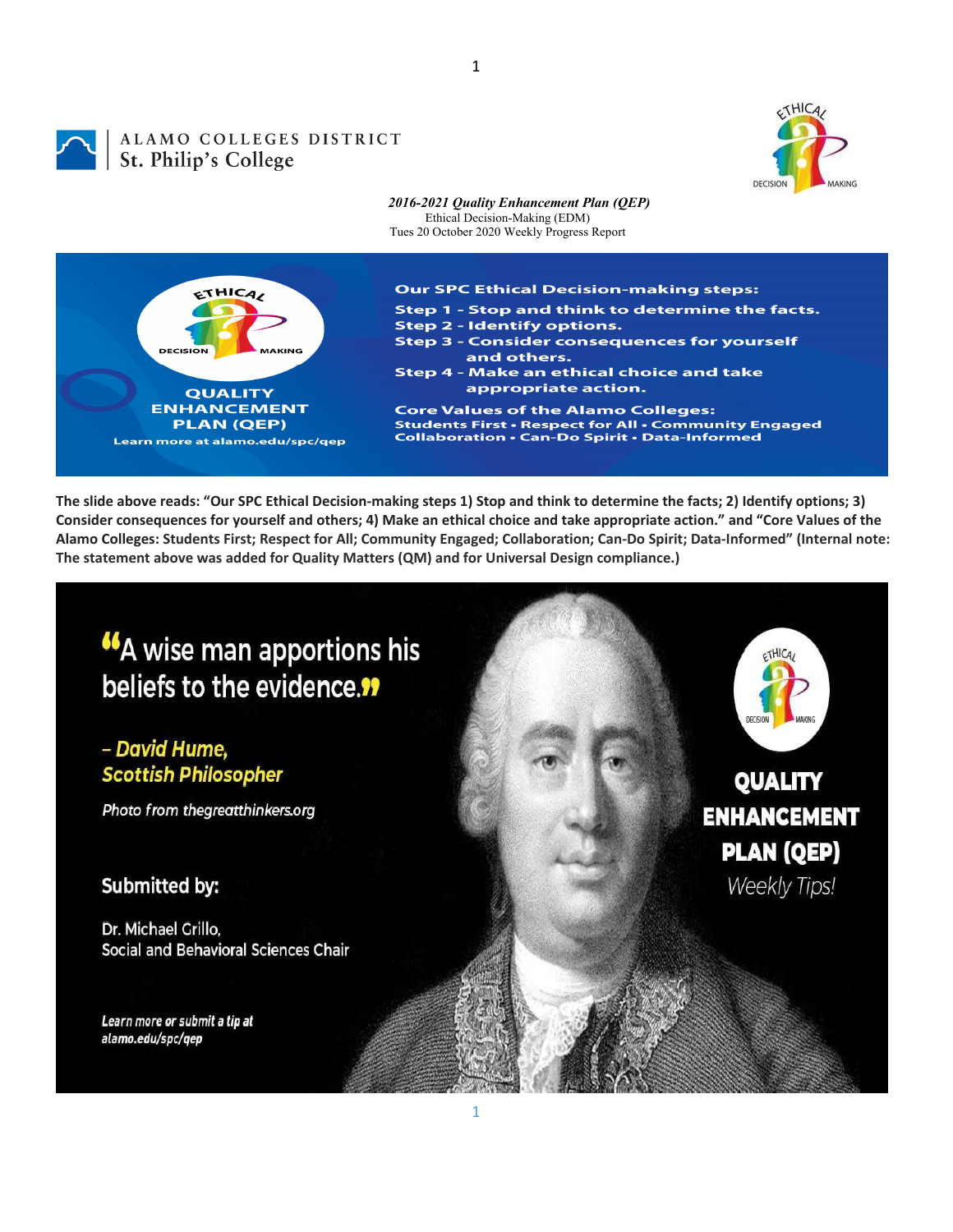**"A wise man apportions his beliefs to the evidence. David Hume. Submitted by Dr. Michael Grillo, Social and Behavorial Sciences chair.** 

**One of our four Ethical Decision-making steps highlighted in this quote: 1) Stop and think to determine the facts. One of our six Core Values also highlighted: Data informed.** 

**1711: born in Edinburgh at family's modest estate, socially well-connected but not wealthy; is only two years old when father dies; precocious, at ten accompanies older brother to Edinburgh University; studies Latin and Greek, history and literature, ancient and modern philosophy, mathematics and natural philosophy (natural sciences); receives training for a life of virtue according to Scottish Calvinist beliefs.** 

**Hume influences: his close friend Adam Smith, Charles Darwin, Immanuel Kant, and Jeremy Bentham, among others.** 

**Major publications**

**1739-40:** *A Treatise of Human Nature* **1748:** *Enquiries concerning Human Understanding* **1751:** *Enquiries concerning the Principles of Morals* **1779:** *Dialogues concerning Natural Religion* (posthumous)

**https://plato.stanford.edu/entries/hume/ |** https://en.wikipedia.org/wiki/David\_Hume

11/26 quote: "You can only protect your liberties in this world by protecting the other man's freedom. You can only be free if I am free." Clarence Darrow

**Student engagement:** *What Would You Do* **scenarios. Dr. Angela McPherson Williams (Dr. Mac), Director of Student Success and the Department of Student Life.** 

**Assessments: 1) Online QEP constituent survey created. 25 respondents; 2) Online QEP event survey created. Dr. Melissa Guerrero, Director of Institutional Research. 15 respondents.**  https://survey.alamo.edu/Survey.aspx?s=439c10d5fbe14e7cafe541f73aba507b

**Faculty and Staff Professional Development: 2020 Fall Two-Year Ethics Bowl preparations, Friday 16 October: 1) synchronously, and 2) asynchronously. Cases 4, 5, 6, 7, and 15 eliminated from the competition. Santa Fe College to host/record asynchronous recordings, which encourages uniform preparation. Georgia Military Institute to have internal competition to winnow down to two teams. 8 participants. Dr. Manzo.** 

**Assessment: 2019 Personal & Social Responsibility Inventory-I: Fri 8/23-Fri 9/20; 1157 completed.** 

**2020: Fri 8/21-Fri 9/18. Extended to Fri 10/2. Completed surveys: Mon 8/31: 460; Fri 9/11: 642; Thurs 9/17: 705; Thurs 9/24: 798. Mon 9/28: 857; Fri 10/2: 928 total surveys completed (229 less than in 2019.)** 

**2019 Personal & Social Responsibility Inventory-I, post-Test. 2019: Mon 18 November-Fri 13 December. 2020: Mon 9 November to Fri 11 December. Comment: starts earlier than in 2019 Fall.** 

**Assessment Publicity: Email sent directly to students regarding PSRI-I survey; TigerPRESS to also announce PSRI-I; PSRI-I poster. Liz Castillo, Johnny Rodriguez, Alexa Saavedra, Larry Lopez.** 

**Upcoming Tasks, Events, and Initiatives**